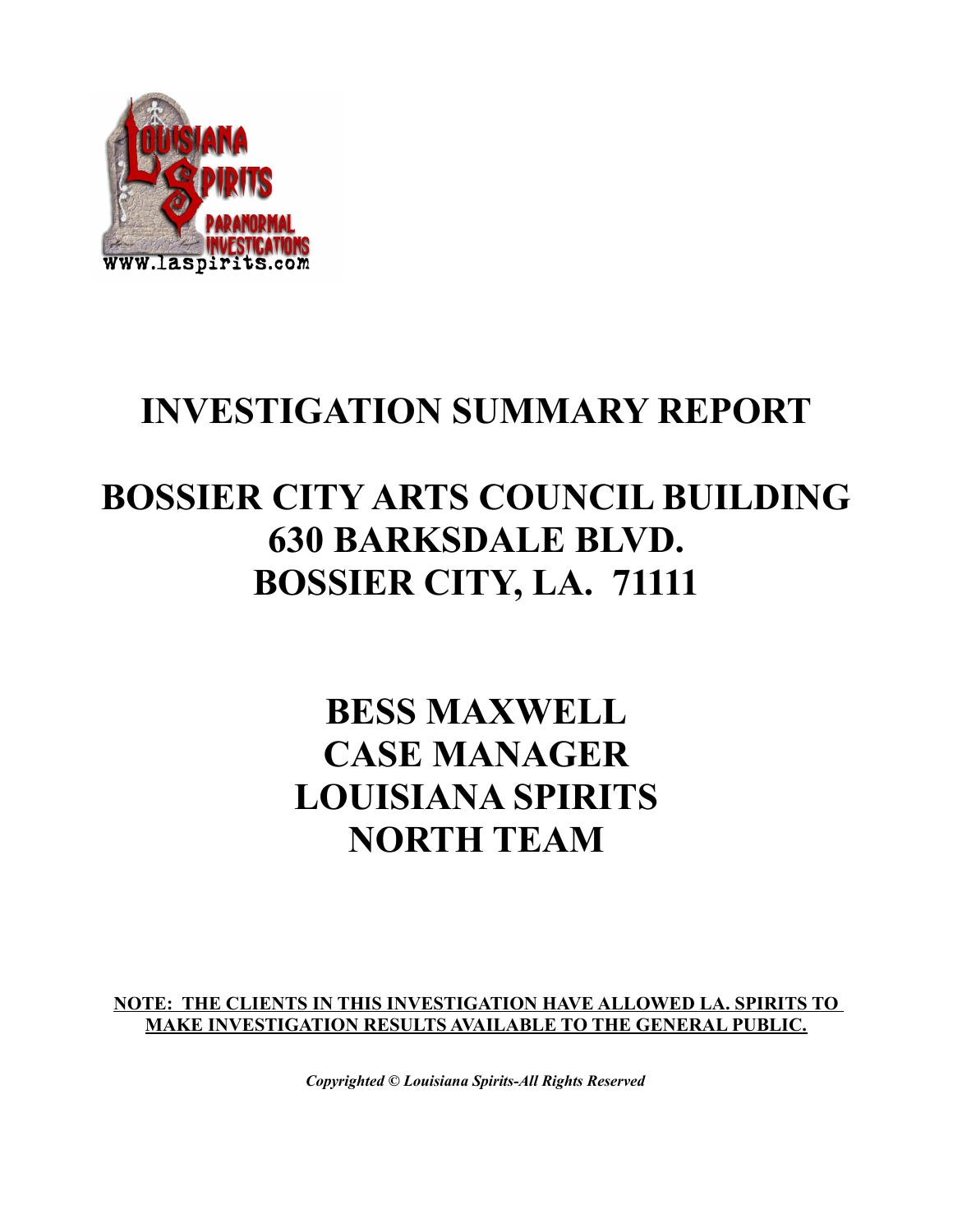# **HISTORY**

The building was constructed in 1926. It was the original city jail, fire station, and courthouse. It is now an art gallery, theater, and office space. The old courthouse is now a theater, and the old jail cells are now dressing rooms.

## **EXPERIENCES**

There are a reports of shadow figures and areas including the old cells, the projection booth in the theater, and in the kitchen area downstairs. A figure has been seen looking out of windows. One night, an intern was there alone and heard what sounded like a fight going on in the director's office, which was locked. She called the police and when they entered the office, no one was inside but furniture was over turned and papers scattered around.

# **INVESTIGATION**

#### DATE OF INVESTIGATION: August 26<sup>th</sup>, 2017

#### PARTICIPANTS: BESS MAXWELL, KIRK CORMIER, TRACI MYERS, KEITH MYERS, AND CONNIE WILLIAMSON.

EQUIPMENT: Digital Cameras, Infrared cameras and DVR system, Digital audio recorders, Ion Counters, P-SB7 Spirit Box, Infra-sound detection equipment, Digital thermometers, Various EMF meters including Tri-Fields and Rempod, Motion detectors including geophone and laser grid systems, and Ovilus interactive voice communications device.

INVESTIGATION: At the time and places tested, no anomalous photos were taken. No data was noted on video. Nothing unusual was detected by laser grid or geophone. No high EMF fields from AC current were found in many locations likely to result in prolonged exposure. No anomalous hot spots were noted. No anomalous motions were noted. One EVP clips was recorded. Numerous EVP clips formed by the P-SB7 were noted.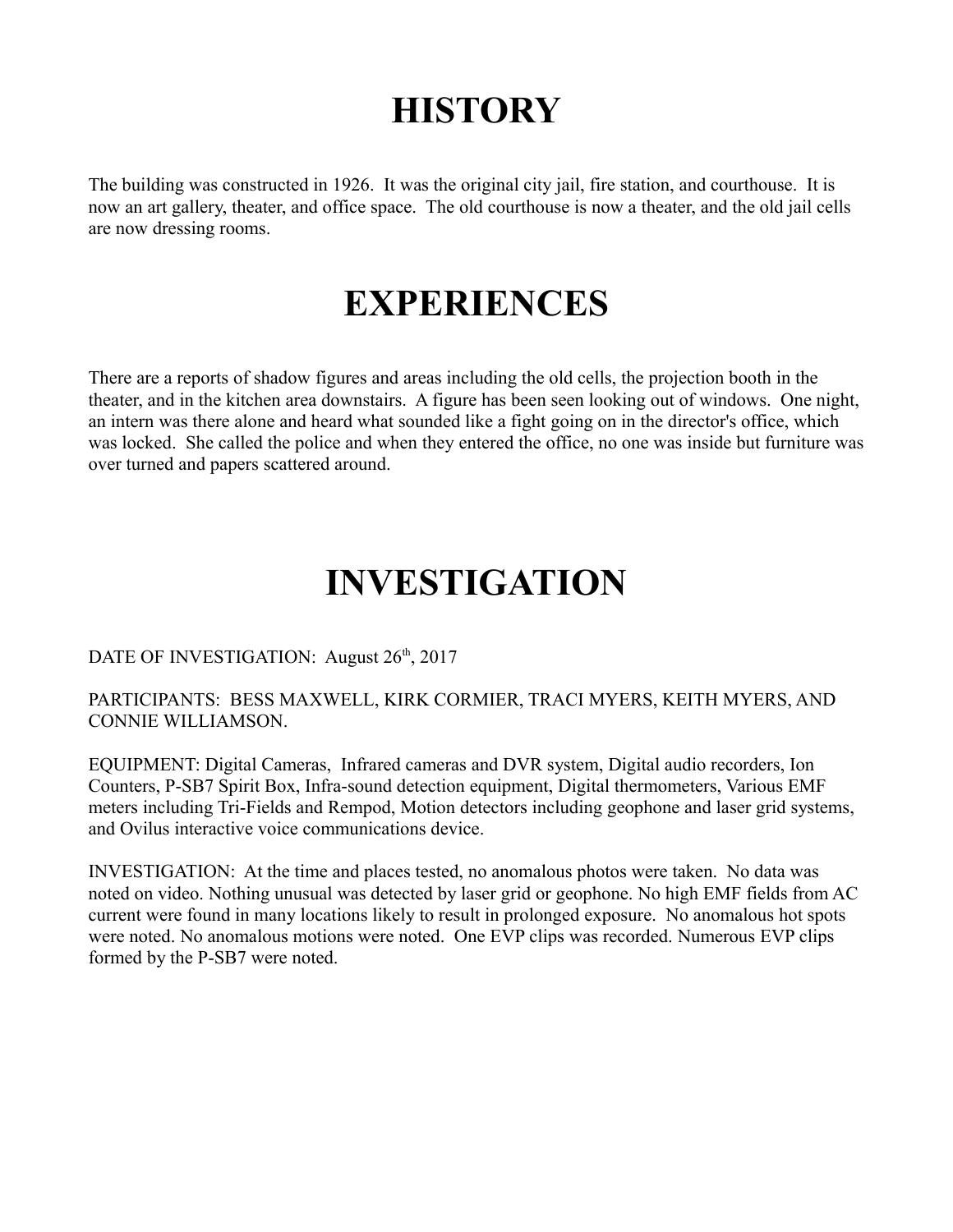### **PART ONE - AUDIO THE MODEL P-SB7 SPIRIT BOX**

**This device utilizes a milli-second adjustable forward or reverse sweep technique coupled with a white noise distribution between frequency steps. This is designed to add ambient sound energy for the production of real time EVP, allowing for instant feedback in communications attempts. See item 16 in "General Parameters of the EVP Phenomenon".** 

#### **JAIL CELL AREA**

**BESS MAXWELL: "Were you from the 1800's?" VOICE: "Me?" VOICE: "In the joint?"**

**BESS MAXWELL WAS TALKING ABOUT THE "JOINT". VOICE: "Wait a minute...".**

**BESS MAXWELL: "What should we call you?" VOICE: "Mitch".**

**BESS MAXWELL: "Are you a prisoner here?" VOICE: "Help!" VOICE: What yo doing?"**

**BESS MAXWELL: "What year is it/" VOICE: "2010". VOICE: "I'm fine". VOICE: "Dead".**

**BESS MAXWELL: "What year did you die?" VOICE: "WHAT??"**

**BESS MAXWELL: "Who's talking?" VOICE: "I can hear you".**

**BESS MAXWELL: "Do you need our help?" VOICE: "Eric".**

**MALE VOICE: "Betty?" FEMALE VOICE: "Yes?"**

**BESS MAXWELL: "Is this a fun place to stay?" VOICE: "Doubtful."**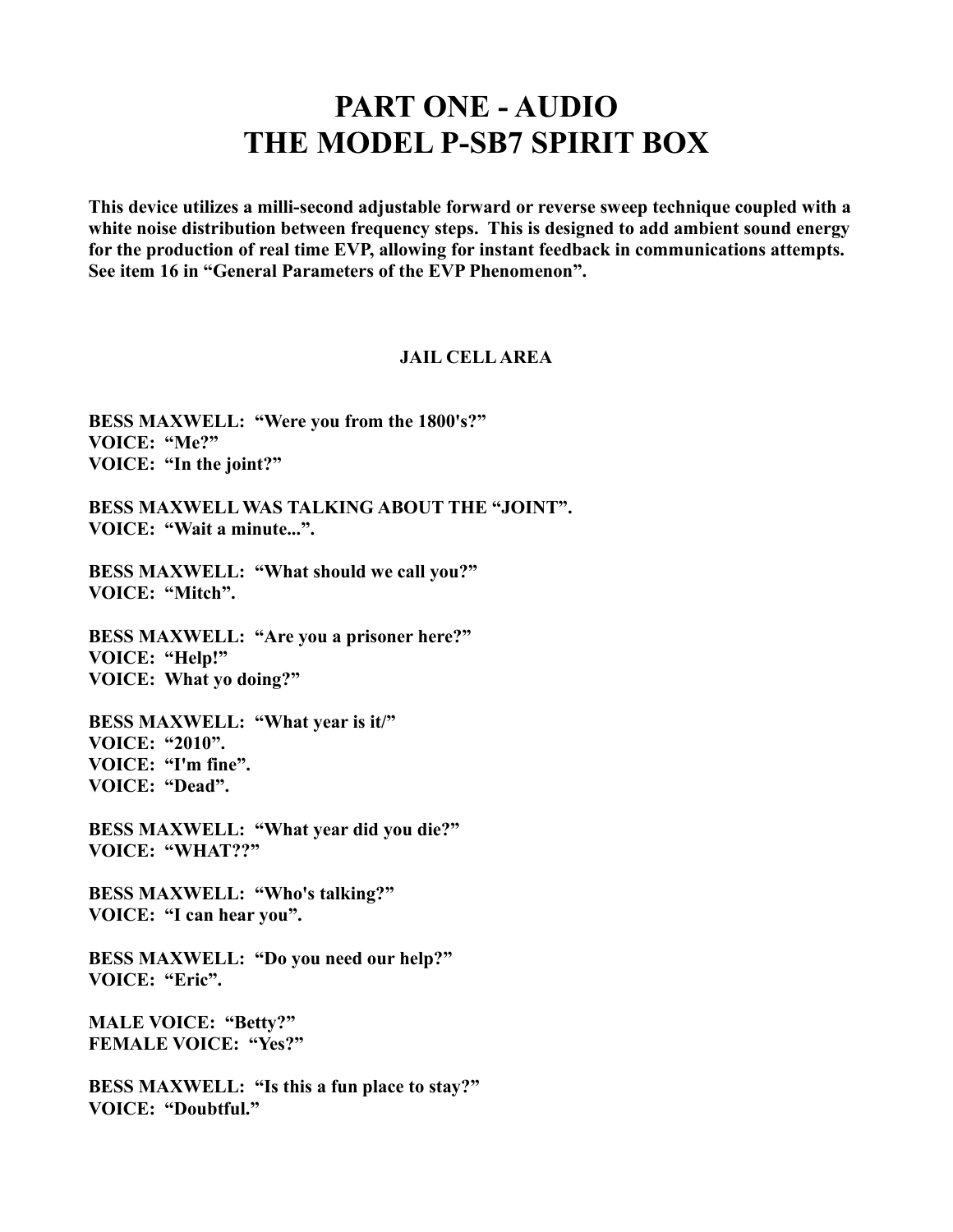**BESS MAXWELL: "Do you like that we are here? Does it give you somebody to play with?" VOICE: "No."**

**BESS MAXWELL: "You want us to leave?" VOICE: "Yes".**

**BESS MAXWELL: "Is it 1928?" VOICE: "No."**

**BESS MAXWELL: "Can you turn on the flashlight?" VOICE: "No."**

#### **OLD FIRE ENGINE BAY**

**CONNIE WILLIAMSON: "Were you a fireman?" VOICE: "No."**

#### **STANDARD EVP AUDIO, WITH NO INTENTIONALLY ADDED ENERGY SOURCE**

#### **ONE OBTAINED / OLD JAIL CELL AREA**

**Obtained as a comment. VOICE: "Go home."**